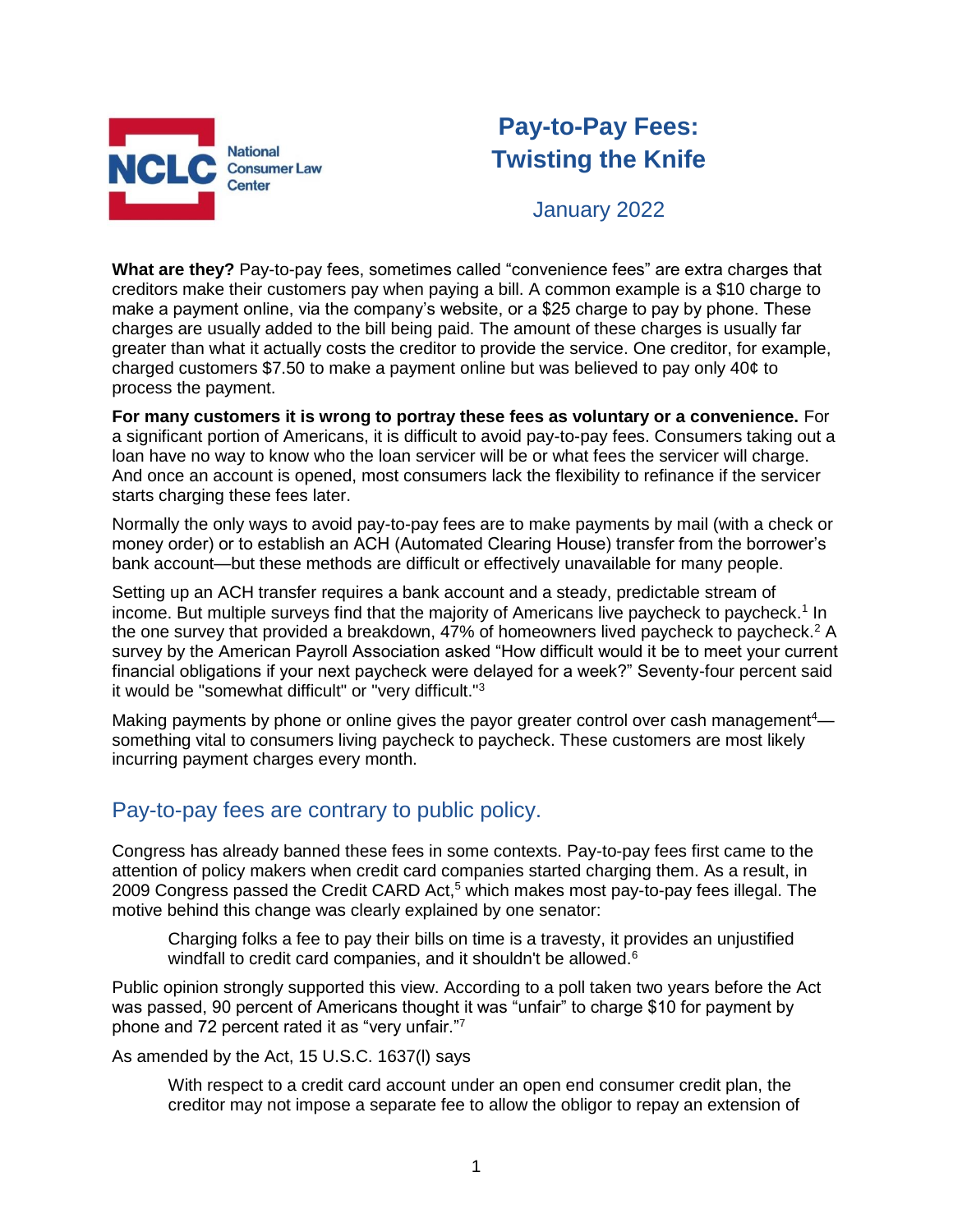credit or finance charge, whether such repayment is made by mail, electronic transfer, telephone authorization, or other means, unless such payment involves an expedited service by a service representative of the creditor.

A legislative compromise added the last phrase after the comma.<sup>8</sup> But, as one Congressman said at the time, "it is wrong when you pick up a telephone and you say, listen, I just got my bill, but it is 3 days before it is due. Can I pay you over the phone? And they tell you yes, for 15 or 20 bucks."<sup>9</sup> So, while it is fair for the creditor to pass along the actual cost of making a rush payment, profiting off their customer's distress is wrong.

### American society is moving away from payment by check and increasingly toward electronic payments.

The modern trend among businesses and consumers is toward paying bills via electronic methods.<sup>10</sup> According to the Federal Reserve Payment Study, the number of checks written has been steadily declining for over a decade.<sup>11</sup> According to the most recent study, in 2018, there were more ACH debit transfers than check payments.<sup>12</sup> This reflects a long term trend. In 2000, checks outnumbered ACH transfers by nearly 6.9 to 1. In 2018, that ratio had been reduced to an ACH to check ratio of roughly 1.1:1. Figure 1, from the Federal Reserve, clearly shows the trend away from checks and toward payments made by phone or online. As this trend continues, pay-to-pay fees will result in a growing percentage of consumers being driven to pay extra fees every month for the "privilege" of paying their bills.

# Figure 1. Trends in noncash payments, by number,  $2000 - 18$



#### **Accessible Version | Return to text**

Note: All estimates are on a triennial basis. Card payments were also estimated for 2016 and 2017. Credit card payments include general-purpose and private-label versions. Prepaid debit card payments include general-purpose, private-label, and electronic benefits transfer (EBT) versions. Estimates for prepaid debit card payments are not displayed for 2000 and 2003 because only EBT was collected.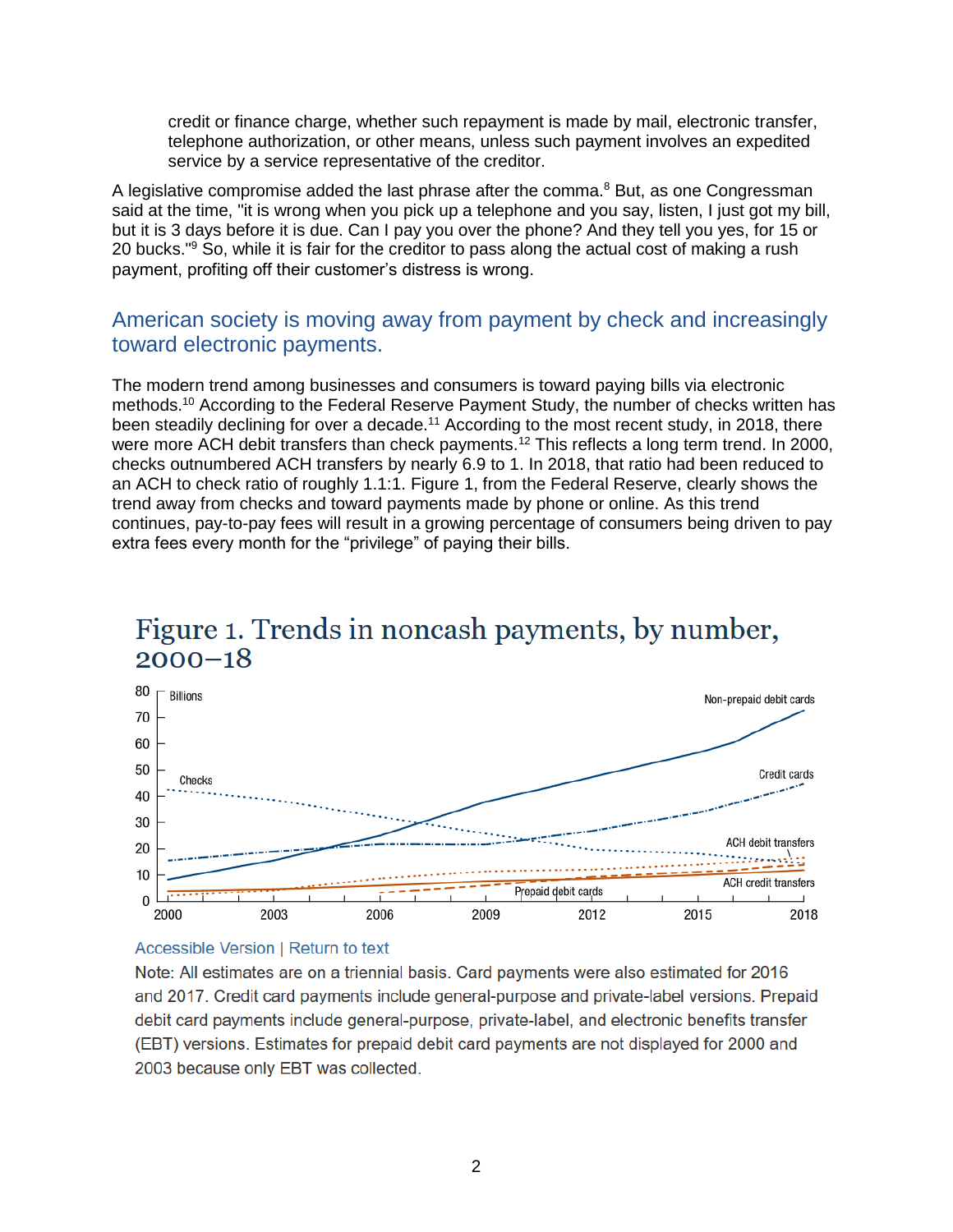### **Conclusion**

It is harmful for creditors to charge pay-to-pay fees. Congress has clearly demonstrated a public policy against these fees by banning them for credit cards. Based on our experience, the only reason Congress did not do the same for other types of credit is that this exploitive practice had been rare outside the credit card industry.

Now, a large and growing number of Americans do not have a realistic option to avoid pay-topay fees. Many Americans live paycheck to paycheck and can't pay their bills until they know they have money in the bank—forcing them to make online or telephone payments to ensure that their payment is not delayed in the mail. The use of checks has been declining for decades, and Federal Reserve data shows that non-check/non-cash methods are now the most common. The credit Industry is certainly aware of these trends and should not be allowed to exploit them to make an unreasonable profit off customers who have little choice.

### **Endnotes**

<sup>1</sup> Nat'l Endowment for Financial Education, [New Years Resolution Survey 2020](https://www.nefe.org/research/research-projects/consumer-poll/2020/new-year-resolutions-2020.aspx) at 16 (53% answered "yes" to question "In your opinion, would you say you typically live paycheck to paycheck?"); Charles Schwab & Co., Inc., [Modern Wealth Survey](https://content.schwab.com/web/retail/public/about-schwab/Charles-Schwab-2019-Modern-Wealth-Survey-findings-0519-9JBP.pdf) at 7 (May 2019) (survey finding 59% of Americans live paycheck to paycheck); CareerBuilder, press release, [Living](http://press.careerbuilder.com/2017-08-24-Living-Paycheck-to-Paycheck-is-a-Way-of-Life-for-Majority-of-U-S-Workers-According-to-New-CareerBuilder-Survey)  [Paycheck to Paycheck is a Way of Life for Majority of U.S. Workers, According to New](http://press.careerbuilder.com/2017-08-24-Living-Paycheck-to-Paycheck-is-a-Way-of-Life-for-Majority-of-U-S-Workers-According-to-New-CareerBuilder-Survey)  [CareerBuilder Survey](http://press.careerbuilder.com/2017-08-24-Living-Paycheck-to-Paycheck-is-a-Way-of-Life-for-Majority-of-U-S-Workers-According-to-New-CareerBuilder-Survey) (Aug. 24, 2017) ("More than three-quarters of workers (78 percent) are living paycheck-to-paycheck to make ends meet").

<sup>2</sup> Nat'l Endowment for Financial Education, [New Years Resolution Survey 2020](https://www.nefe.org/research/research-projects/consumer-poll/2020/new-year-resolutions-2020.aspx) at 16.

<sup>3</sup> American Payroll Ass'n, press release, Survey Finds Majority of Americans Live Paycheck to [Paycheck](https://www.prnewswire.com/news-releases/survey-finds-majority-of-americans-live-paycheck-to-paycheck-300915266.html) (Sept. 10, 2019) [\(Survey](https://www.nationalpayrollweek.com/wp-content/uploads/2019GettingPaidInAmericaSurveyResults.pdf) Data).

<sup>4</sup> Cheryl Girling, Accounting Today, [6 Steps to Move Your AP to Electronic Payments...And New](https://www.accountingtoday.com/news/6-steps-to-move-your-ap-to-electronic-paymentsand-new-profitability)  [Profitability](https://www.accountingtoday.com/news/6-steps-to-move-your-ap-to-electronic-paymentsand-new-profitability) (Mar. 18, 2015), (stating that electronic payments dramatically improve cash flow management).

<sup>5</sup> 123 Stat. 1740 Pub. L. 111-24 (May 22, 2009).

<sup>6</sup> H.R. 5244, The Credit Cardholders' Bill of Rights: Providing New Protections for consumers, hearing before the Subcommittee on Financial Institutions and Consumer Credit of the House Financial Services Committee (Apr. 17, 2008) Part IX - Related Hearings: 110th Congress: Document No. 85, at 156 (testimony of Sen. Carl Levin).

<sup>7</sup> [Testimony of Travis Plunkett on behalf of the Consumer Federation of](https://advocacy.consumerreports.org/wp-content/uploads/2013/04/Travis-testimony-credit-card.pdf) America et al. before [the Banking, Housing and Urban Affairs Committee, U.S. Senate, Regarding Modernizing](https://advocacy.consumerreports.org/wp-content/uploads/2013/04/Travis-testimony-credit-card.pdf)  [Consumer Protection in the Financial Regulatory System](https://advocacy.consumerreports.org/wp-content/uploads/2013/04/Travis-testimony-credit-card.pdf) at 20 (Feb. 12, 2009).

<sup>8</sup> *See* Congressional Record at H5017 (daily ed. Apr. 30, 2009).

<sup>9</sup> Congressional Record at H4966 (daily ed. Apr. 29, 2009).